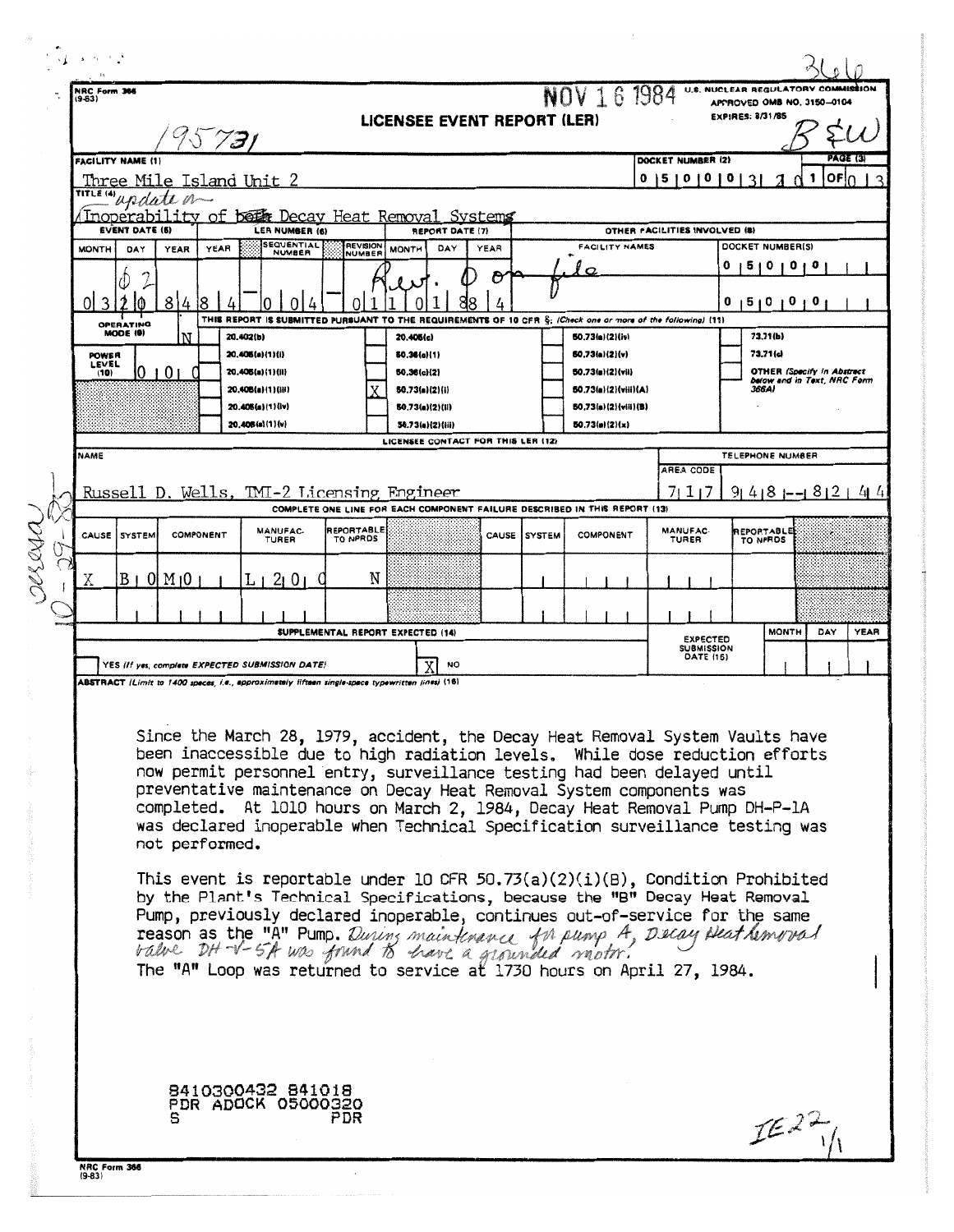|                                                                       |                                                                                                                                  | LICENSEE EVENT REPORT (LER) TEXT CONTINUATION                                                                                                                                                                                                                                                                                                                                                                                                                                                                                                                                                                                                                                                                                                                                                                                                                                                                                                                                                                                                                                                                                                                                                                                                                                                                                                                                                                                                                                                                                                                          |                              |                  | U.S. NUCLEAR REGULATORY COMMISSION<br>APPROVED OMB NO. 3150-0104 |  |  |  |
|-----------------------------------------------------------------------|----------------------------------------------------------------------------------------------------------------------------------|------------------------------------------------------------------------------------------------------------------------------------------------------------------------------------------------------------------------------------------------------------------------------------------------------------------------------------------------------------------------------------------------------------------------------------------------------------------------------------------------------------------------------------------------------------------------------------------------------------------------------------------------------------------------------------------------------------------------------------------------------------------------------------------------------------------------------------------------------------------------------------------------------------------------------------------------------------------------------------------------------------------------------------------------------------------------------------------------------------------------------------------------------------------------------------------------------------------------------------------------------------------------------------------------------------------------------------------------------------------------------------------------------------------------------------------------------------------------------------------------------------------------------------------------------------------------|------------------------------|------------------|------------------------------------------------------------------|--|--|--|
|                                                                       |                                                                                                                                  |                                                                                                                                                                                                                                                                                                                                                                                                                                                                                                                                                                                                                                                                                                                                                                                                                                                                                                                                                                                                                                                                                                                                                                                                                                                                                                                                                                                                                                                                                                                                                                        |                              | EXPIRES: 8/31/85 |                                                                  |  |  |  |
| <b>FACILITY NAME (1)</b>                                              |                                                                                                                                  | DOCKET NUMBER (2)                                                                                                                                                                                                                                                                                                                                                                                                                                                                                                                                                                                                                                                                                                                                                                                                                                                                                                                                                                                                                                                                                                                                                                                                                                                                                                                                                                                                                                                                                                                                                      | LER NUMBER (6)<br>SEQUENTIAL | <b>REVISION</b>  | PAGE (3)                                                         |  |  |  |
|                                                                       |                                                                                                                                  |                                                                                                                                                                                                                                                                                                                                                                                                                                                                                                                                                                                                                                                                                                                                                                                                                                                                                                                                                                                                                                                                                                                                                                                                                                                                                                                                                                                                                                                                                                                                                                        | YEAR<br>NUMBER               | <b>NUMBER</b>    |                                                                  |  |  |  |
| Three Mile Island Unit 2                                              |                                                                                                                                  | 0  5  0  0  0  3  2  0                                                                                                                                                                                                                                                                                                                                                                                                                                                                                                                                                                                                                                                                                                                                                                                                                                                                                                                                                                                                                                                                                                                                                                                                                                                                                                                                                                                                                                                                                                                                                 | 0 0 4<br>8 4                 | 0 1              | $2^{ \mathsf{OF} }$ 0<br>$\Omega$                                |  |  |  |
| TEXT (If more space is required, use edditional NRC Form 366A's) (17) |                                                                                                                                  |                                                                                                                                                                                                                                                                                                                                                                                                                                                                                                                                                                                                                                                                                                                                                                                                                                                                                                                                                                                                                                                                                                                                                                                                                                                                                                                                                                                                                                                                                                                                                                        |                              |                  |                                                                  |  |  |  |
| I.                                                                    | PLANT OPERATING CONDITIONS BEFORE THE EVENT                                                                                      |                                                                                                                                                                                                                                                                                                                                                                                                                                                                                                                                                                                                                                                                                                                                                                                                                                                                                                                                                                                                                                                                                                                                                                                                                                                                                                                                                                                                                                                                                                                                                                        |                              |                  |                                                                  |  |  |  |
|                                                                       | investigations.                                                                                                                  | The TMI-2 facility continues in the Recovery Mode. The unit is in<br>a long-term cold shutdown state with the reactor decay heat being<br>removed via loss to ambient. The Reactor Coolant System was in<br>the partially drained-down level subsequent to underhead                                                                                                                                                                                                                                                                                                                                                                                                                                                                                                                                                                                                                                                                                                                                                                                                                                                                                                                                                                                                                                                                                                                                                                                                                                                                                                   |                              |                  |                                                                  |  |  |  |
| и.                                                                    | STATUS OF STRUCTURES, COMPONENTS, OR SYSTEMS THAT WERE INOPERABLE<br>AT THE START OF THE EVENT AND THAT CONTRIBUTED TO THE EVENT |                                                                                                                                                                                                                                                                                                                                                                                                                                                                                                                                                                                                                                                                                                                                                                                                                                                                                                                                                                                                                                                                                                                                                                                                                                                                                                                                                                                                                                                                                                                                                                        |                              |                  |                                                                  |  |  |  |
|                                                                       | operation.                                                                                                                       | On February 18, 1984, Decay Heat Removal System (IEEE Code BO)<br>Pump DH-P-1B was declared inoperable and remains inoperable<br>pending completion of Technical Specification surveillance test                                                                                                                                                                                                                                                                                                                                                                                                                                                                                                                                                                                                                                                                                                                                                                                                                                                                                                                                                                                                                                                                                                                                                                                                                                                                                                                                                                       |                              |                  |                                                                  |  |  |  |
| III.                                                                  | EVENT DESCRIPTION                                                                                                                |                                                                                                                                                                                                                                                                                                                                                                                                                                                                                                                                                                                                                                                                                                                                                                                                                                                                                                                                                                                                                                                                                                                                                                                                                                                                                                                                                                                                                                                                                                                                                                        |                              |                  |                                                                  |  |  |  |
|                                                                       | the Decay Heat Removal Loop was flushed and drained, preventive                                                                  | At 1010 hours on March 2, 1984, Decay Heat Removal System Pump<br>DH-P-lA was declared inoperable, thereby entering the unit into<br>the Action Statement of Technical Specification 3.1.1.1 which<br>requires, in part, restoration of one Decay Heat Removal Pump to<br>operable status within 72 hours. Since the March 28, 1979,<br>accident, Decay Heat Removal System Vaults located in the<br>Auxiliary Building have been inaccessible due to high radiation<br>levels. For over four years, an ALARA exemption, allowed by the<br>TMI-2 Recovery Operations Plan, had prevented the performance of<br>Technical Specification surveillances and preventative maintenance<br>on the Decay Heat Removal System and components contained<br>therein. While, to date, dose reduction efforts have reduced the<br>radiation levels within the Decay Heat Removal Vaults such that<br>personnel entry is now feasible, it is considered prudent to<br>perform preventative maintenance on the Decay Heat Removal System<br>components prior to their operation. The preventative maintenance<br>activities deemed necessary for pump operation required<br>substantially more than 72 hours to complete; therefore, this<br>event is reportable under 10 CFR 50.73(a)(2)(i)(B) due to a<br>condition prohibited by the plant's Technical Specifications.<br>At 1730 hours on April 27, 1984, DH-P-1A was returned to service,<br>thereby removing the unit from the Action Statement of Technical<br>Specification 3.1.1.1. Prior to restoring the pump to service, |                              |                  |                                                                  |  |  |  |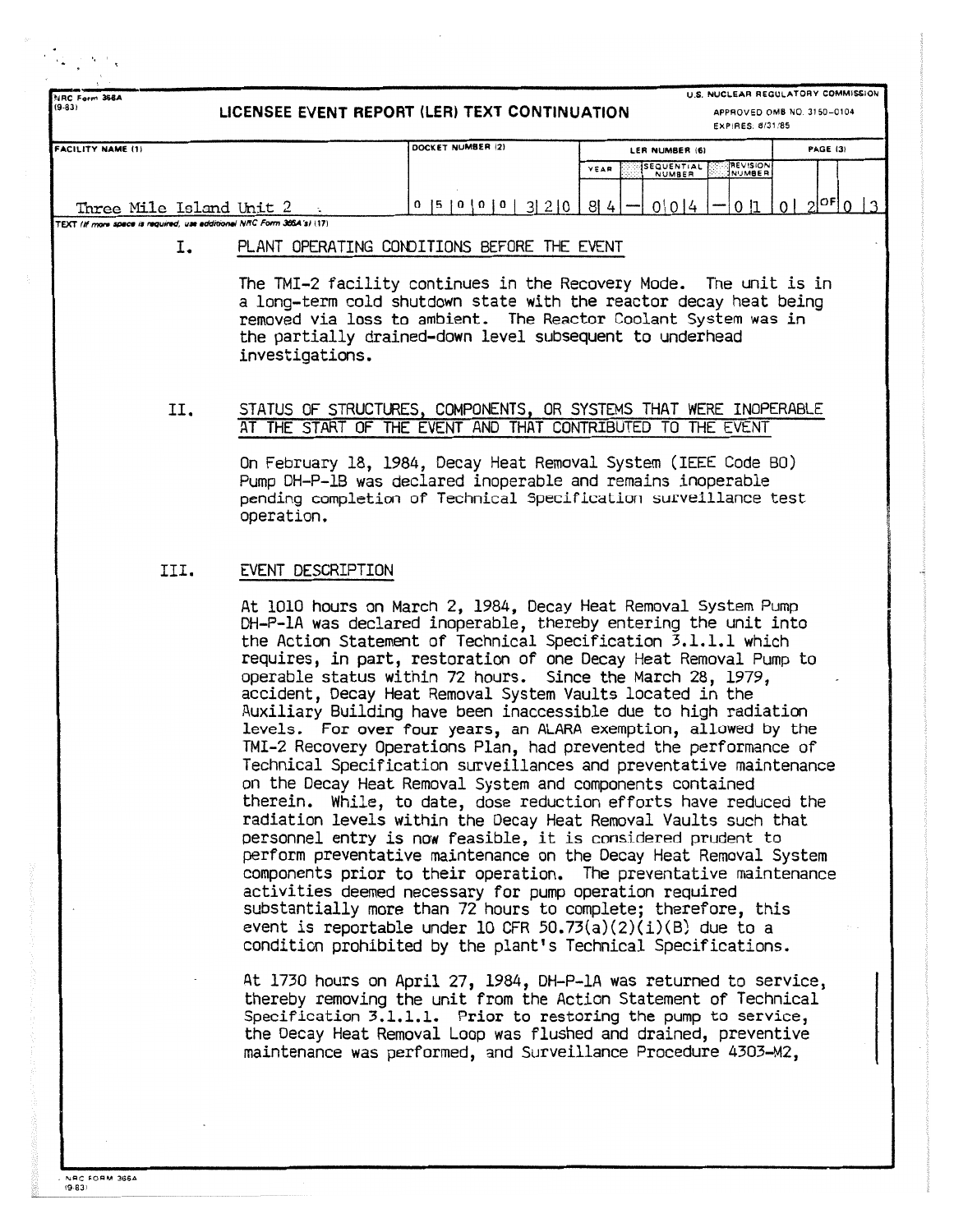| NRC Form 366A                                                                                             |                            |                                                            | U.S. NUCLEAR REGULATORY COMMISSION                                                                                                                                                                                                                                      |                            |  |
|-----------------------------------------------------------------------------------------------------------|----------------------------|------------------------------------------------------------|-------------------------------------------------------------------------------------------------------------------------------------------------------------------------------------------------------------------------------------------------------------------------|----------------------------|--|
| $(9 - 83)$                                                                                                |                            | LICENSEE EVENT REPORT (LER) TEXT CONTINUATION              | EXPIRES: 8/31/85                                                                                                                                                                                                                                                        | APPROVED OMB NO. 3150-0104 |  |
| <b>FACILITY NAME (1)</b>                                                                                  |                            | DOCKET NUMBER (2)                                          | LER NUMBER (6)                                                                                                                                                                                                                                                          | <b>PAGE (3)</b>            |  |
|                                                                                                           |                            |                                                            | SEQUENTIAL<br><b>REVISION</b><br>YEAR<br>NUMBER<br>NUMBER                                                                                                                                                                                                               |                            |  |
| Three Mile Island Unit $2 \cdot$<br>IEAT (If more space is required, use additional NRC Form 300A's) (11) |                            | 0  5  0  0  0  3  2  0  8  4                               | $1 \nvert \nvert$                                                                                                                                                                                                                                                       | OF <br>0 <sup>3</sup>      |  |
|                                                                                                           |                            | System would be operable if its use was required.          | "Decay Heat Removal Pump Operational Test", was satisfactorily<br>completed. During the pre-operational maintenance of DH-P-1A,<br>DH-V-5A was found to have a grounded motor. This valve has a<br>manual override; therefore, the "A" Loop of the Decay Heat Removal   |                            |  |
| IV.                                                                                                       | CORRECTIVE ACTIONS PLANNED |                                                            |                                                                                                                                                                                                                                                                         |                            |  |
|                                                                                                           | presently being reviewed.  | Removal Valve DH-V-5A. A refurbishment package for the     | Current plans are to remove and replace the motor for Decay Heat<br>restoration of the "B" Loop of the Decay Heat Removal System is                                                                                                                                     |                            |  |
| ٧.                                                                                                        | COMPONENT FAILURE DATA     |                                                            |                                                                                                                                                                                                                                                                         |                            |  |
|                                                                                                           |                            | Motor for DH-V-5A - manufactured by Limitorgue Corporation |                                                                                                                                                                                                                                                                         |                            |  |
| VI.                                                                                                       |                            | AUTOMATIC OR MANUALLY INITIATED SAFETY SYSTEM RESPONSES    |                                                                                                                                                                                                                                                                         |                            |  |
|                                                                                                           | N/A                        |                                                            |                                                                                                                                                                                                                                                                         |                            |  |
| VII.                                                                                                      |                            |                                                            | ASSESSMENT OF THE SAFETY CONSEQUENCES AND IMPLICATIONS OF THE EVENT                                                                                                                                                                                                     |                            |  |
|                                                                                                           |                            | The system is not required for decay heat removal.         | In TMI-2's present condition, the Decay Heat Removal System is<br>utilized as a make-up flowpath for borated water. Additional<br>systems, such as Mini-Decay Heat Removal and gravity-feed from the<br>Borated Water Storage Tank, are available for boration control. |                            |  |
|                                                                                                           |                            |                                                            |                                                                                                                                                                                                                                                                         |                            |  |
|                                                                                                           |                            |                                                            |                                                                                                                                                                                                                                                                         |                            |  |
|                                                                                                           |                            |                                                            |                                                                                                                                                                                                                                                                         |                            |  |
|                                                                                                           |                            |                                                            |                                                                                                                                                                                                                                                                         |                            |  |
|                                                                                                           |                            |                                                            |                                                                                                                                                                                                                                                                         |                            |  |
|                                                                                                           |                            |                                                            |                                                                                                                                                                                                                                                                         |                            |  |